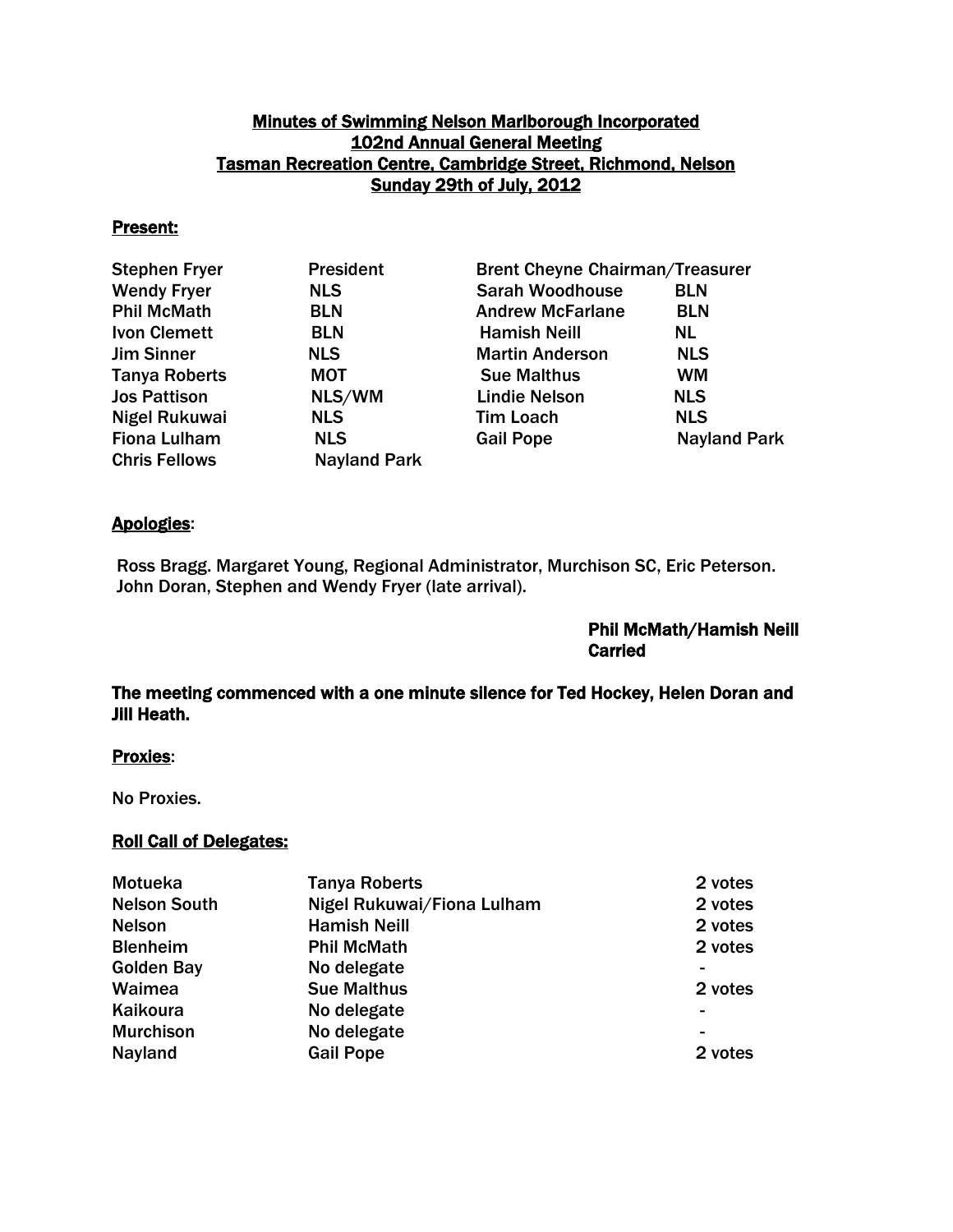## Minutes of 101st AGM 31st July, 2011 Moved that the Minutes be taken as read and a true and correct record of the meeting.

 Andrew McFarlane/Sue Malthus Carried

#### Matters Arising:

There were no matters arising.

# Tabling of Annual Reports from Clubs:

Reports were tabled for the following clubs:

Nelson SC; Nelson South SC; Blenheim SC; Motueka SC; Waimea SC; Nayland Park SC; Murchison SC; and the Kaikoura SC.

# Moved that the Annual Reports from Clubs be accepted.

 Phil McMath/Gail Pope **Carried Carried Carried Carried Carried Carried Carried Carried Carried Carried Carried Carried Carried Carried Carried Carried Carried Carried Carried Carried Carried Carried Carried Carried Carried Carried Carried Carri** 

# Consideration of SNM Annual Report and Balance Sheet:

# Financial Report:

Brent presented the Financial Report for the year commenting on the results and financial position. He commented that the surplus for the year was due to funding received for the Blenheim starting blocks. Without this, it would have been a "breakeven" year.

# Moved that the Financial Report be accepted

 Tanya Roberts/Nigel Rukuwai **Carried Carried Carried Carried Carried Carried Carried Carried Carried Carried Carried Carried Carried Carried Carried Carried Carried Carried Carried Carried Carried Carried Carried Carried Carried Carried Carried Carri** 

#### Election of Board Members:

Prior to electing the new Board, Brent commented on the Swimming New Zealand Review. He provided a background of events leading up to this. A number of regions, (referred to as "The Coalition") of which Nelson Marlborough was one, had issues with the Swimming New Zealand Board and the ongoing operational issues, to a lesser degree, as these were dealt with directly with the staff at Swimming New Zealand. The main point of contention our region has had over successive Boards was Project Vanguard and Brent drove the argument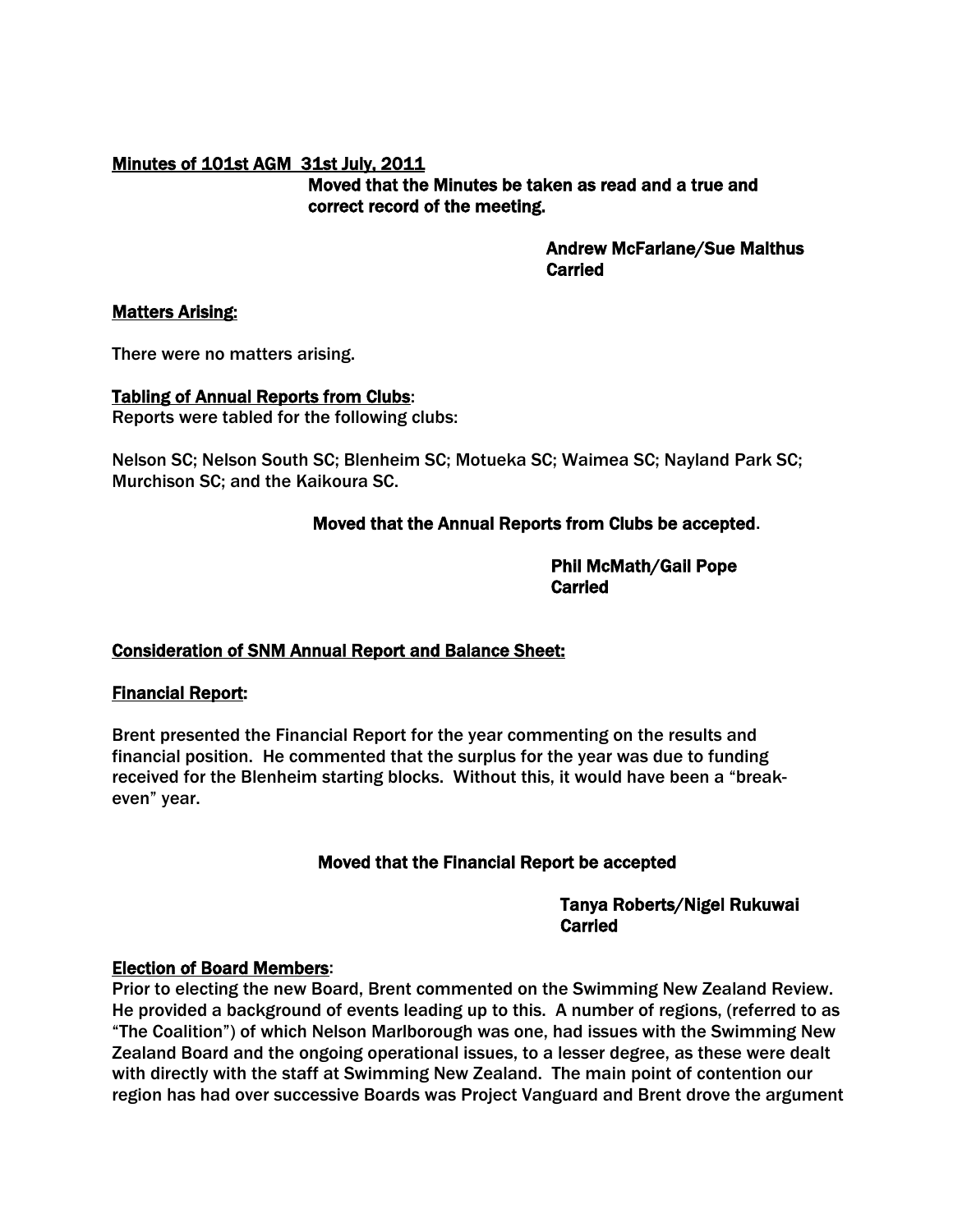against this. He believed it was divisive and that the whole process was compromised from the beginning. This reached a point whereby the regions in the coalition invited SNZ to mediation. This day-long mediation ended in agreement on the current review of SNZ. A Steering Group was set up and Nelson Marlborough nominated Jim Swanson as a member of this group. The Steering Group organised the Working Group that undertook the review. This was headed up by Chris Moller who was supported by Sue Suckling. After obtaining all the information, Chris Moller held meetings to share the draft findings and recommendations. Brent and Steve attended these meetings.

Considerable Board time had been spent on Project Vanguard initially, and then on the SNZ Review. It eventually reached the point where a Draft Constitution was released. This was accepted by most regions for various reasons. Our Board reviewed the Constitution thoroughly and then asked for feedback from clubs. We made comments to the SNZ Review Working Group, which included our concerns regarding the provision that any surplus assets would be vested in SNZ upon the winding up of a club. There were a number of provisions in the Draft Constitution that our Board was simply not comfortable with, which also included the ability for SNZ to charge any fees they wished. SNZ could essentially ask any region to do anything SNZ wanted. The only power left for the regions, under the new Constitution, was the ability to call a SGM and, with enough support, remove the SNZ Board.

Swimming Auckland obtained legal advice on two key points. The first being the legitimacy of the SGM. The second issue was that the new SNZ Constitution was forcing regions to adopt a new Regional Constitution that had not even been drafted. The legal advice said that the Auckland Regional Constitution did not allow for this to happen. Our Constitution is similar to that of Auckland and required 60% of members to agree to any change in our Constitution. We, as a Board, decided we could not force this on our members in the same way it was being forced on us.

Our Constitution also states that we have to do everything we can to stay affiliated with SNZ. If our clubs did not agree to this new Regional Constitution, then we would no longer be affiliated to SNZ.

The Review came back with three legal opinions arguing against Auckland's legal advice.

Our Board had agreed, prior to the SNZ SGM, that it could not accept the new Constitution and would abstain from voting. We prepared a statement to be read to the SGM which read as follows:

"Swimming Nelson Marlborough will support the decision made by the regions at this SGM. If the new Constitution is adopted, we will work positively with Swimming New Zealand and all other regions to see that the sport moves ahead positively under the new structure, and that the transition is as effective as possible.

Swimming Nelson Marlborough has supported the Review from its inception, but feels very strongly that the process adopted to create the Draft Constitution was inappropriate. No Constitution, for a sport or any other organisation, should be totally rewritten without any input being allowed from its members and stakeholders. Regions were given the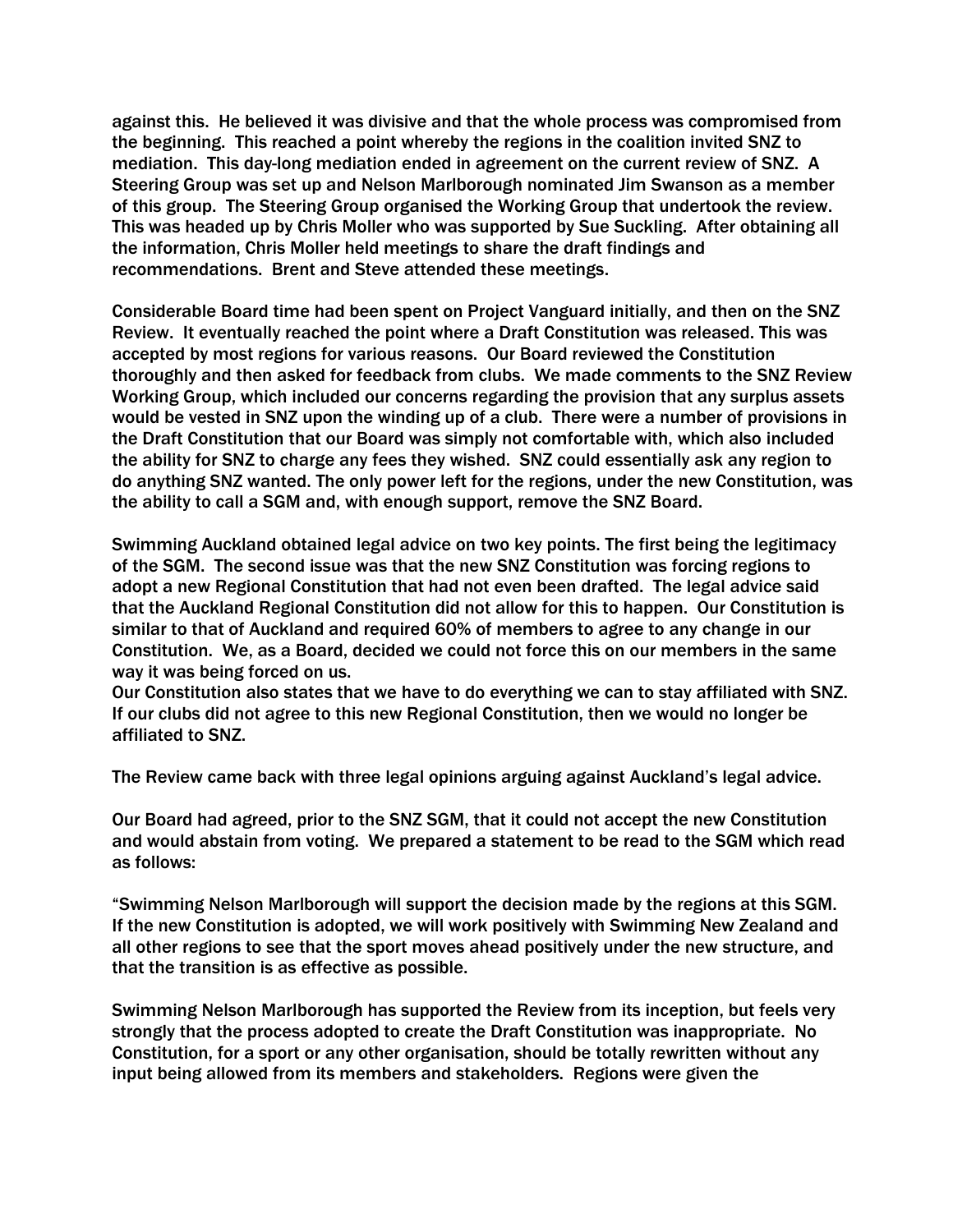opportunity to make comment once the Constitution was drafted, but clearly no changes were to be accepted, except for the one error.

Swimming Nelson Marlborough is not comfortable with a number of provisions in the Draft Constitution which was communicated to the Review Team. One of these core concerns still has the lawyers disagreeing. We urged the Review Team to offer genuine consultation with regions, even if it meant delaying the SGM, to prepare a document that gave comfort to all regions. This was all to no avail.

We fully understand the importance of this decision, but due to the above concerns that we have spent considerable time battling with, we have come to a unanimous decision that we cannot vote in favour of the motion, but will, instead, abstain from voting."

Brent and Hamish attended the SNZ SGM on behalf of Swimming Nelson Marlborough. This meeting started with Chris Moller stating that if any region either abstains from this vote, or votes no, then no representative from their region will be welcome on the Swimming New Zealand Board, or the Appointments Panel. Moller then commented "here is your chance to show real leadership for your regions and vote for this resolution" implying that if you did not vote for it, you were not well led.

Auckland stated that they had received a legal opinion advising that they could not vote at this SGM and would have to abstain. There was then a five minute break to give Auckland the opportunity to change its mind. When the meeting reconvened, Brent stressed again that Swimming Nelson Marlborough would support the decision of this SGM.

The vote went ahead with Auckland and Nelson Marlborough abstaining. All other regions voted in favour of the new Constitution.

Chris Moller then readdressed the meeting and stated that he was happy, but also very disappointed with the outcome. He felt that the Auckland Board should all resign immediately, along with its C.E.O.

Brent commented that these final comments were totally inappropriate and left the whole meeting feeling flat, even though they had voted in the new Constitution.

Hamish gave his comments on the SGM which were all consistent with the above.

Brent stated that we will work with this new Constitution and that the Board members who were about to be re-elected were the right people to be dealing with this. He also stated that he would withdraw his nomination, but would allow re-nomination only if all delegates present at the meeting were in support of this. All delegates agreed. Jim Sinner supported Brent's statement and thanked Brent for his excellent and open leadership style. He stated that he hoped Brent would remain on the Board. All delegates agreed.

#### The following nominations were received for the Board:

Stephen Fryer, Brent Cheyne, Hamish Neill, Phil McMath, Jim Sinner, Jos Pattison,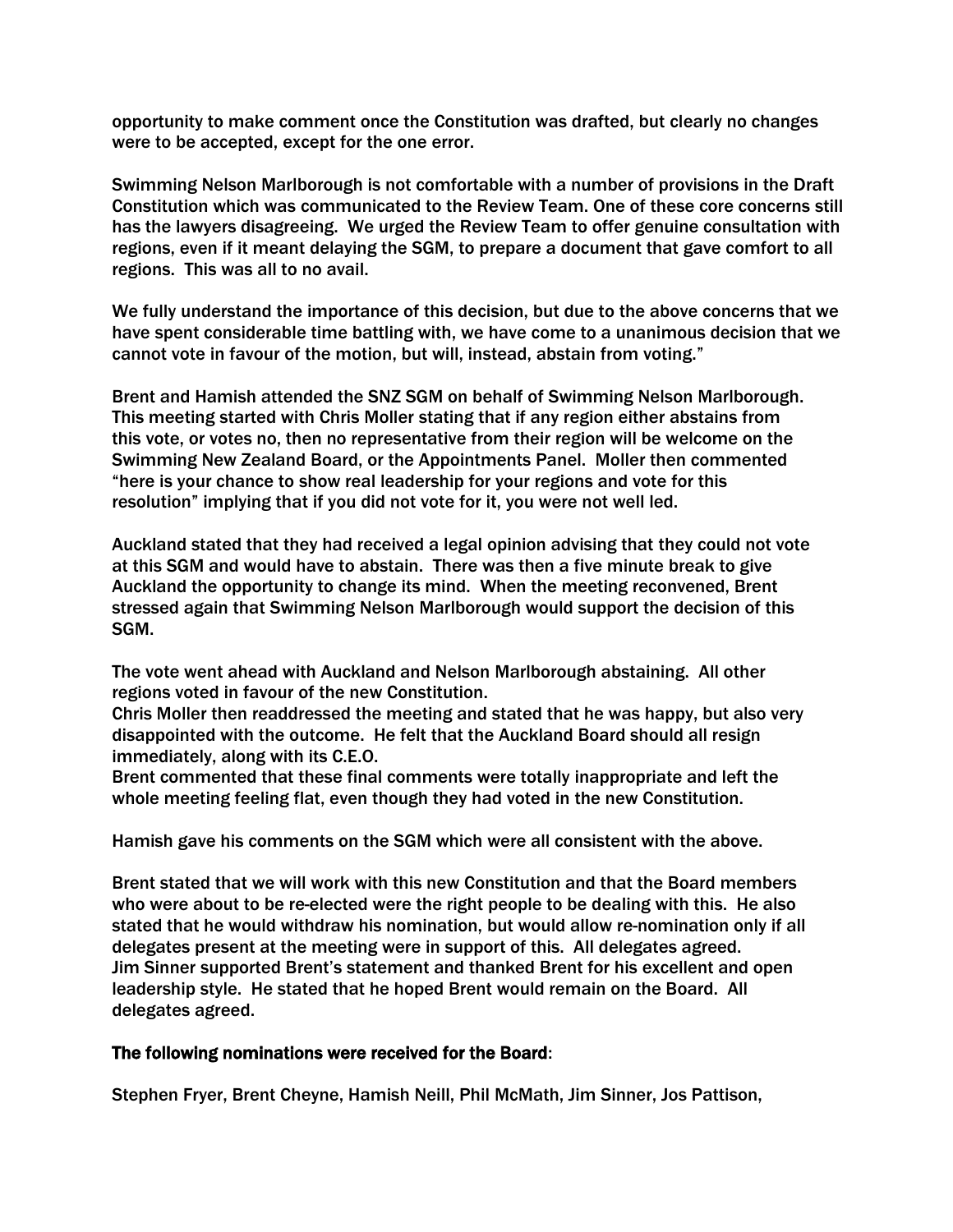Sue Malthus, and Lynn Anderson. All were elected unopposed.

#### Nomination for President:

Mr Stephen Fryer Steve was elected unopposed.

#### Life Membership and Awards Committee:

Margaret Young Ivon Clemett Jos Pattison President/Chairman of SNM Board

Jos confirmed that the current committee consisted of Ivon, Margaret, himself, and either the President/Chair. By rotation, it was Margaret's turn to restand and she was happy to do this.

## Moved that Margaret Young be re-elected to the Life Membership and Awards Committee:

## Phil McMath/Gail Pope **Carried Carried Carried Carried Carried Carried Carried Carried Carried Carried Carried Carried Carried Carried Carried Carried Carried Carried Carried Carried Carried Carried Carried Carried Carried Carried Carried Carri**

#### Consideration of Remits:

The following Remit was discussed and it was considered appropriate to vote on this even though our Regional Constitution was going to be replaced, as it showed a record of our intentions for either the new Constitution, or supporting rules to that Constitution. Jos spoke to the Remit giving reasons for the changes.

#### 2012 REMIT PAPER SWIMMING NELSON MARLBOROUGH

*Use this form for notices of motions to change the SNM constitution and for items of general business*

| <b>Title</b>                                                                                                                                                     | <b>Swimming Nelson Marlborough</b>                                                                                                                                                                            |
|------------------------------------------------------------------------------------------------------------------------------------------------------------------|---------------------------------------------------------------------------------------------------------------------------------------------------------------------------------------------------------------|
|                                                                                                                                                                  | <b>Fourth Schedule Swimmers Fund Terms of</b><br>Reference                                                                                                                                                    |
| <b>Submitted by</b><br>(include name/organisation/contact<br>phone/email)                                                                                        | <b>Swimming Nelson Marlborough Board</b>                                                                                                                                                                      |
|                                                                                                                                                                  | Jos Pattison, Hamish Neill, Margaret Young                                                                                                                                                                    |
|                                                                                                                                                                  | hamish@flightcell.com                                                                                                                                                                                         |
|                                                                                                                                                                  | 03 5458652                                                                                                                                                                                                    |
| <b>Background - please include the</b><br>reasons why the current Rule is<br>unsatisfactory and include any other<br>information that will assist members voting | The Swimmers Trust Fund had not been well utilised in<br>recent times and required review to make it more<br>accessible and to give some clarification as to what<br>expenses a claim could be submitted for. |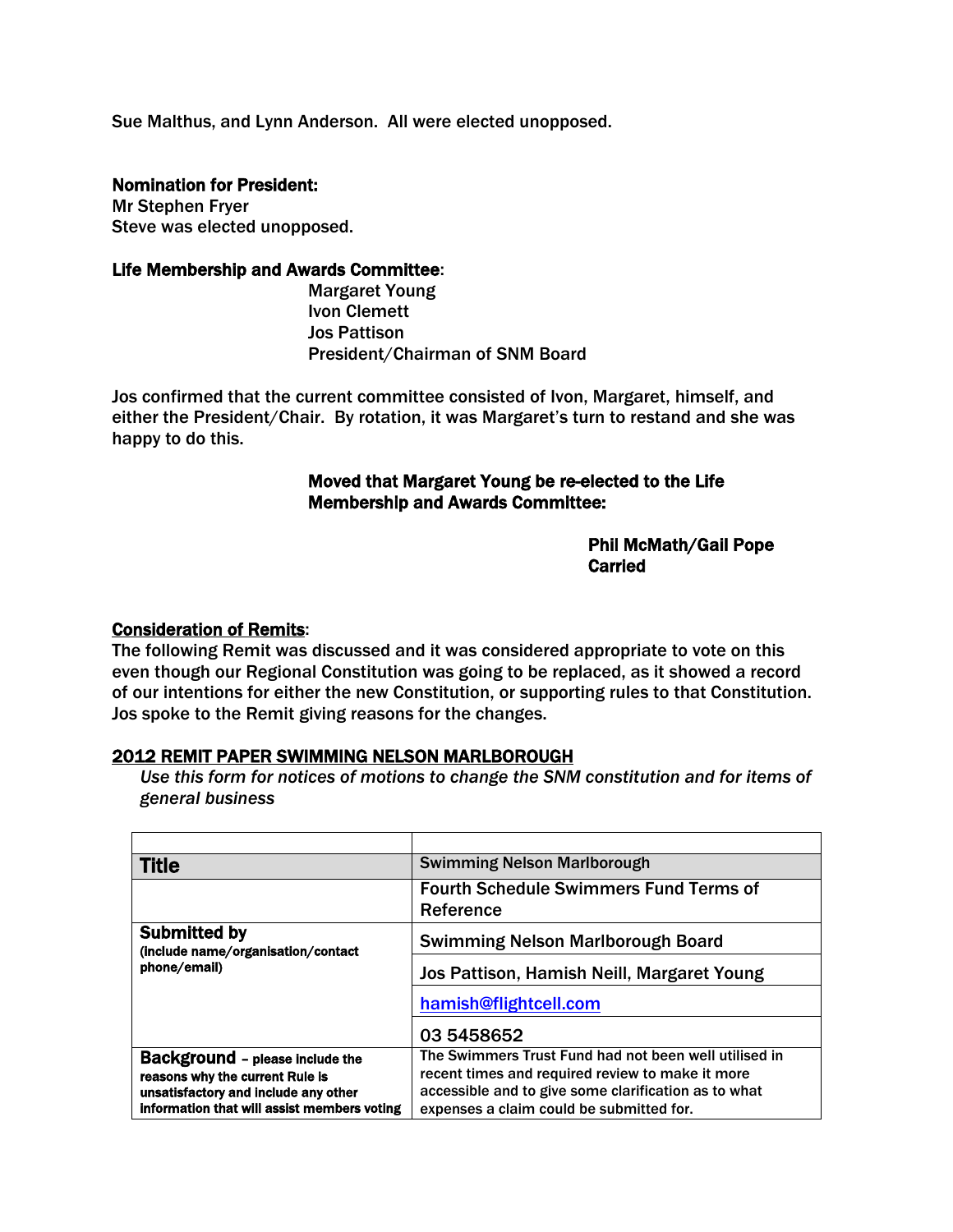| on this remit                |                                                                                                                                                                                                                                    |
|------------------------------|------------------------------------------------------------------------------------------------------------------------------------------------------------------------------------------------------------------------------------|
|                              |                                                                                                                                                                                                                                    |
| <b>Proposal</b>              | The remit will propose that funding will only be<br>available for Travel, except for SNZ Camps, for<br>which reimbursement of fees may also be<br>sought, and the Trustees will maintain a<br>Capital base of at least \$18,000.00 |
|                              |                                                                                                                                                                                                                                    |
| <b>Recommendation to AGM</b> | It is recommended that The Fourth Schedule for<br>the Rules of SNM Inc. Swimmers Fund Terms of<br>Reference and Application Form be amended to<br>read as follows:<br>See attached.                                                |
|                              |                                                                                                                                                                                                                                    |

## FOURTH SCHEDULE FOR THE RULES OF SNM INC. SWIMMERS FUND TERMS OF REFERENCE AND APPLICATION FORM SWIMMING NELSON MARLBOROUGH INC. Swimmers Fund Terms of Reference

SFR 1 Applications are to be made to the Swimming Nelson Marlborough Inc. Swimmers Fund in May each year for the preceding swimming season  $(31_{st}$  May to 30th April)

SFR 2 Applications close 31<sub>st</sub> May each year

.

SFR 3 Applicants must be competitive swimmers who were registered with Swimming Nelson Marlborough Inc. during the period for which funding is sought.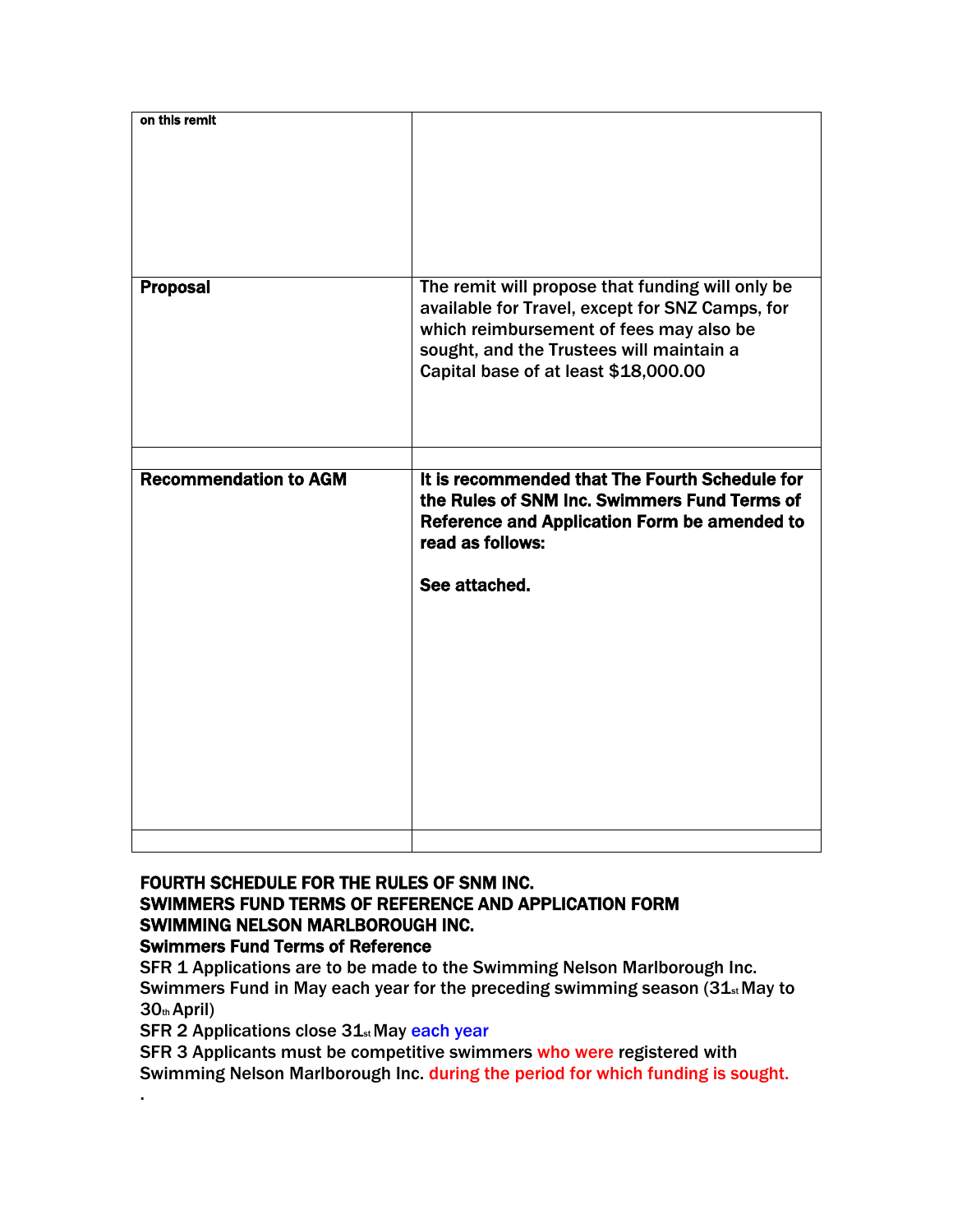SFR 4 One application per swimmer per year

SFR 5 Funding applications can be made for any of the following:

SFR 5.1 International Events – (Travel Only)

SFR 5.2 National Opens & Age Group Championships – (Travel Only)

SFR 5.3 Swim camps under the auspices of Swimming New Zealand.

## (camp fees & travel only).

SFR 6 A maximum of up to (\$500.00) per swimmer from the fund will be distributed each year. Any unallocated funds will not be carried forward.

SFR 6.1 For applications from National Age Group competitors, priority will be given to the highest place getters.

SFR 6.2 The committee shall maintain a capital reserve of not less than \$18,000 in the Fund.

SFR 7 The applicant will provide details of their accomplishments relating to their application using the form at SFR 15.

SFR 8 All applications to be forwarded to the Swimming Nelson Marlborough Inc. Swimmers Fund Committee, P O Box 165 Nelson, and marked "confidential" SFR 9 An application must be signed by the swimmer and their parent/guardian SFR 10 An acknowledgement of receipt of the application will be forwarded. All applicants will be advised of the outcome of their application no later than the  $30<sub>th</sub>$ June

# SFR 10.1 Applicants are not to make contact with committee at any stage.

SFR 11 There can be no expectation of payment of any money. Amount of payment will be at the sole discretion of the Swimming Nelson Marlborough Inc. Swimmers Fund Committee. No further correspondence will be entered into

SFR 12 Applications will be returned if a self addressed postage paid envelope is provided, otherwise.

Applications will be destroyed at the completion of the funding allocation each year SFR 13 Successful recipients (names only) of money from the Swimming Nelson Marlborough Inc. Swimmers Fund will be noted in the following:

SFR 13.1 Swimming Nelson Marlborough Inc. Board Meeting Minutes

SFR 13.2 Swimming Nelson Marlborough Inc. Annual Report

SFR 14 The committee for determining applications is the SNM Life Membership and Awards Committee plus the SNM President or, in his or her absence, SNM Chairperson.

# SWIMMING NELSON MARLBOROUGH INC.

SFR 15 Swimmers Application Form

Applications are invited for some financial assistance as a reimbursement of travel expenses to International Events, National Opens & Age Group Championships and travel and camp fees for Swim Camps under the auspices of Swimming New Zealand.

1 1 application per swimmer per year.

2 For National Age Group applications, priority will be given to highest place getters.

*Please refer to the attached Terms of Reference for further details with regards to applying for reimbursement of expenses from the Swimming Nelson Marlborough Inc. Swimmers Fund.*

# Applications Close 31<sub>st</sub> May each year) with:

Swimming Nelson Marlborough Inc.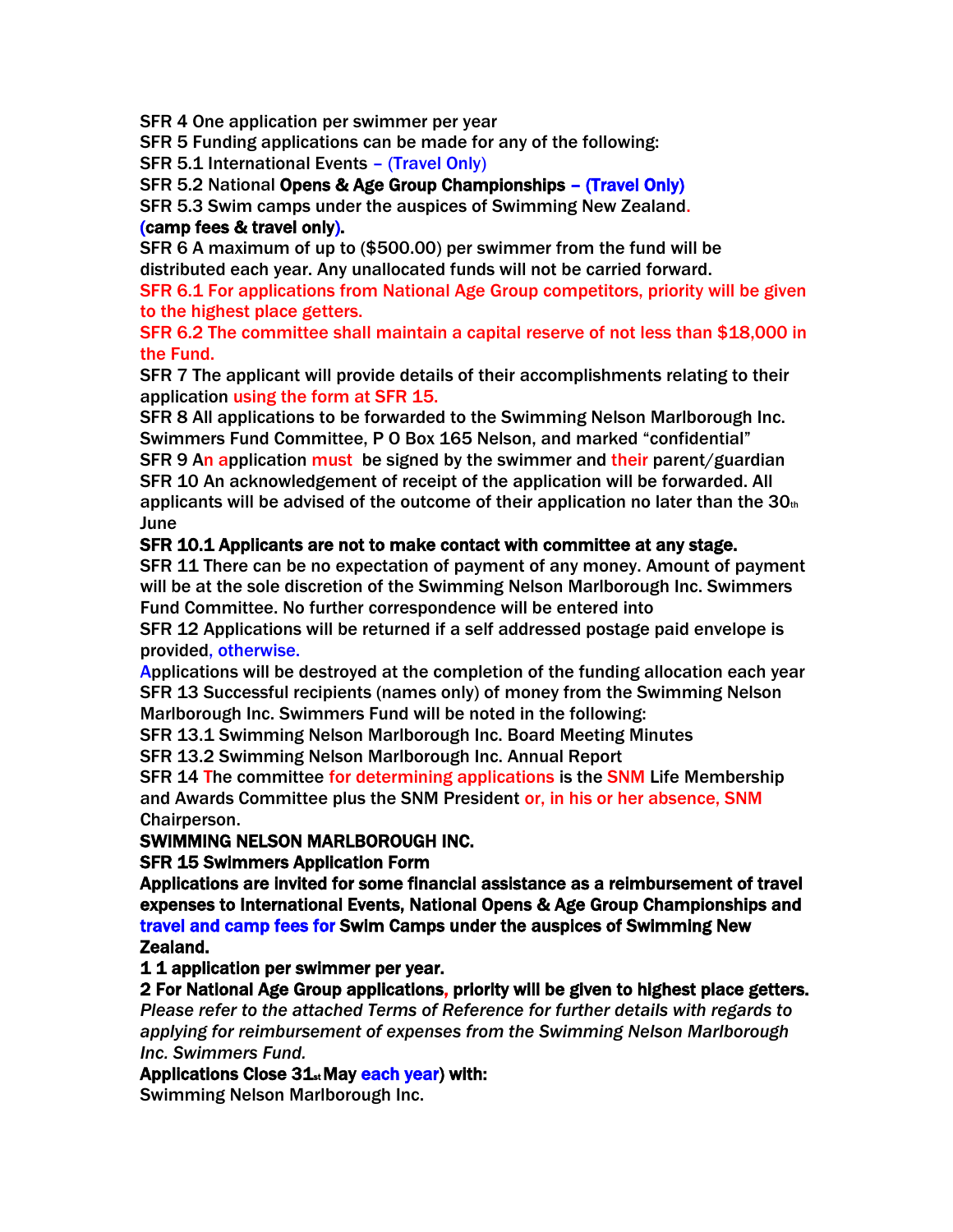Swimmers Fund Committee (Confidential) P O Box 165, Nelson Full Name of Applicant:

\_\_\_\_\_\_\_\_\_\_\_\_\_\_\_\_\_\_\_\_\_\_\_\_\_\_\_\_\_\_\_\_\_\_\_\_\_\_\_\_\_\_\_\_\_\_\_\_\_\_\_\_\_

| Address: ____________________________                                                                             |                                                                           |
|-------------------------------------------------------------------------------------------------------------------|---------------------------------------------------------------------------|
|                                                                                                                   |                                                                           |
|                                                                                                                   | Reg                                                                       |
| number__________________________                                                                                  |                                                                           |
|                                                                                                                   |                                                                           |
| <b>Application Details:</b>                                                                                       |                                                                           |
|                                                                                                                   | Please clearly identify the expenses for which reimbursement is sought.   |
| (for travel costs, receipts must be attached)                                                                     |                                                                           |
|                                                                                                                   | How much are you requesting for reimbursement (maximum of                 |
|                                                                                                                   |                                                                           |
|                                                                                                                   | Please list your best three achievements in the last 12 months:           |
|                                                                                                                   | (e.g. Date/Event/Time/Placing of best swimming performance or performance |
| achieved to reach a                                                                                               |                                                                           |
| <b>SNZ Camp)</b>                                                                                                  |                                                                           |
|                                                                                                                   |                                                                           |
|                                                                                                                   |                                                                           |
| Please give details of NZ Squad status (if any) e.g.                                                              |                                                                           |
| $\mathbf{V}$ La $\mathbf{V}$ and $\mathbf{V}$ and $\mathbf{V}$ and $\mathbf{V}$ and $\mathbf{V}$ and $\mathbf{V}$ |                                                                           |

Youth/National/Elite:

Please identify your main targets/goals for the next

vear:

Have you received any financial assistance / sponsorship from any other source for the activity you would like considered in this application? YES /NO

If yes, please state how much received: \$

\_\_\_\_\_\_\_\_\_\_\_\_\_\_\_\_\_\_\_\_\_\_\_\_\_\_\_\_\_\_\_\_\_\_\_\_\_\_\_\_\_

Signature of Applicant: Signature Parent/Guardian of Applicant:

Please note: Applications will be returned if a self-addressed postage paid envelope is provided, otherwise applications will be destroyed at the completion of the funding allocation each year.

A motion was put forward to alter the Remit, changing SFR1 to show that the year would commence on the 1<sup>st</sup> of May, not the 31<sup>st</sup> of May.

# Moved that the Remit be altered so that SFR1 shows the commencement of the year as  $1^{st}$  of May, not the 31 $^{st}$  of May.

 Nigel Rukuwai/Tanya Roberts Carried

Moved that the amended Remit be accepted.

Hamish Neill/Nigel Rukuwai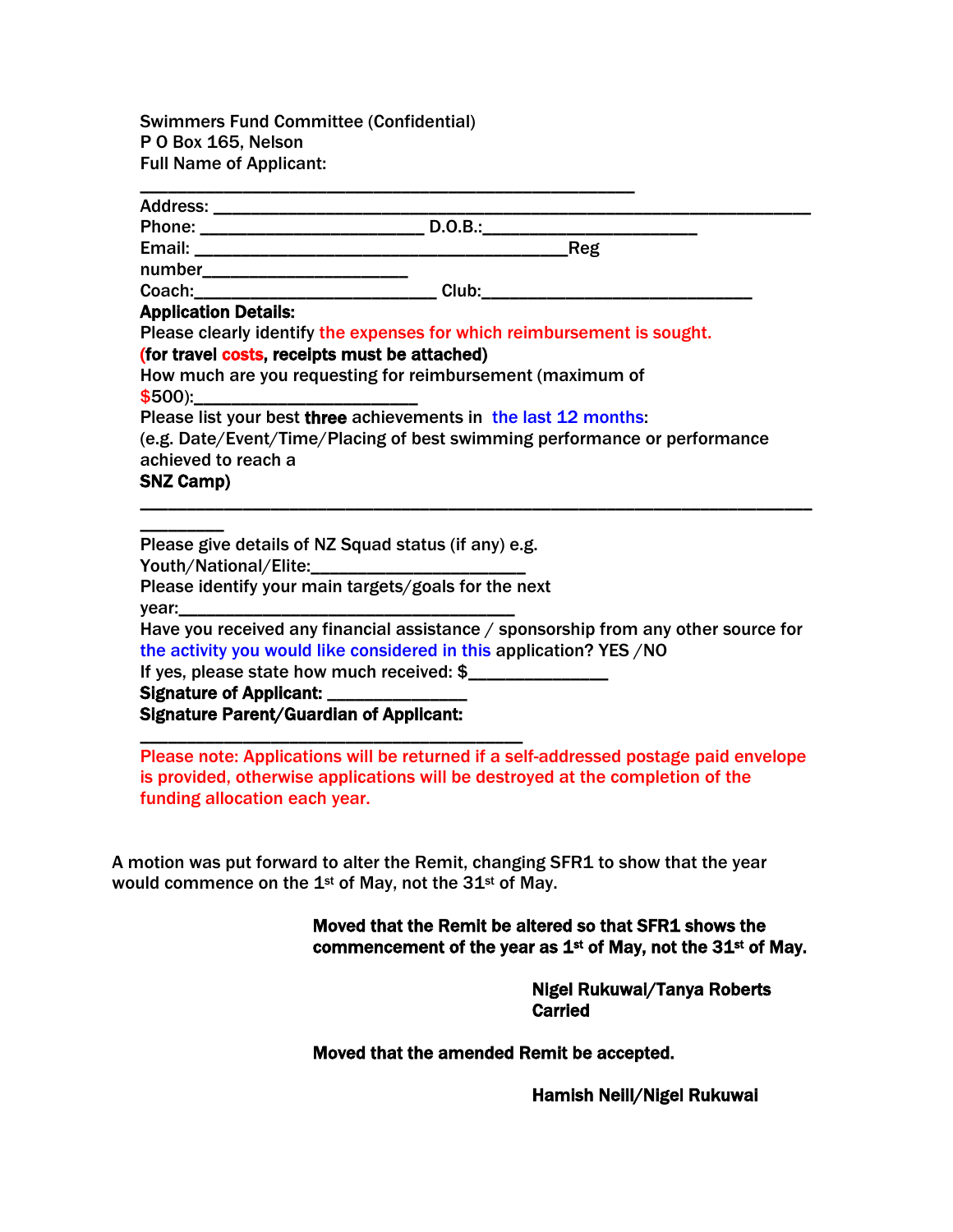#### Carried

## Recommendations of the Life Members and Awards Committee:

The Committee, represented by Margaret, Jos, and Ivon, presented the following: -

| <b>Recognition:</b> | <b>Helen Dwyer</b>                    | Motueka             |
|---------------------|---------------------------------------|---------------------|
|                     | <b>Lynn Anderson</b>                  | Waimea              |
| Service:            | <b>Lindie Nelson</b>                  | <b>Nelson South</b> |
|                     | <b>Jim Sinner</b>                     | <b>Nelson South</b> |
|                     | <b>Martin Anderson</b>                | <b>Nelson South</b> |
| <b>Honours</b>      | <b>Wendy Fryer</b>                    | <b>Nelson South</b> |
|                     | <b>SWIMMING NELSON MARLBOROUGH</b>    |                     |
|                     | <b>Representative Blazer Pockets:</b> |                     |
|                     | Sara Gane                             | <b>Blenheim</b>     |
|                     | <b>Toby Lloyd</b>                     | <b>Blenheim</b>     |
|                     | <b>Sally McMath</b>                   | <b>Blenheim</b>     |
|                     | <b>Sam McKenzie</b>                   | <b>Nelson</b>       |
|                     | <b>Cara Pearson</b>                   | <b>Nelson</b>       |
|                     | <b>Madisen Stanley</b>                | <b>Nelson</b>       |
|                     | <b>Edward Neill</b>                   | <b>Nelson</b>       |
|                     | <b>Philippa Dwyer</b>                 | <b>Nelson</b>       |
|                     | <b>Samantha Trevurza</b>              | <b>Nelson</b>       |
|                     | <b>Caitlin Abbott</b>                 | <b>Nelson South</b> |
|                     | <b>Kea McGuinniety</b>                | <b>Nelson South</b> |
|                     | <b>Merekara McGuinniety</b>           | <b>Nelson South</b> |
|                     | Paige Woodall                         | <b>Nelson South</b> |
|                     |                                       |                     |
|                     |                                       |                     |

# SI Country & Town Meet Record Certificates:

| Annaliese Raemaki                | $11/12$ yrs 100m Butterfly<br>50m Butterfly<br>200 <sub>m</sub> IM |
|----------------------------------|--------------------------------------------------------------------|
| Lucy Kerry                       | 12 & under 200m Breaststroke<br><b>100m Breaststroke</b>           |
| Tayla Harwood<br>Cassandra Hagan | 12 & under 200m Backstroke<br>$11/12$ years 100m IM                |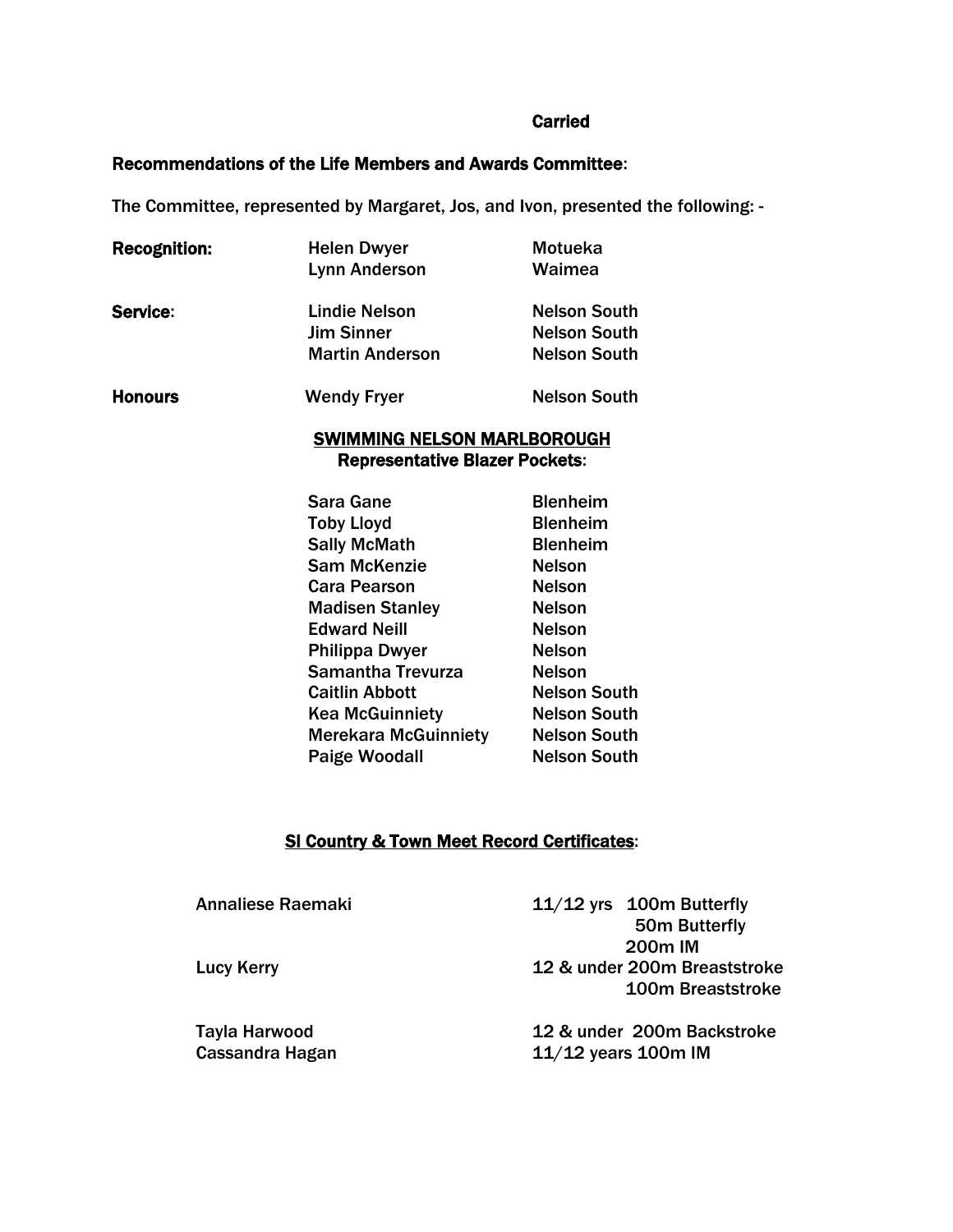## SWIMMING NEW ZEALAND NATIONAL RELAY FINALISTS:

## MAYFAIR POOLS 2011 NZ AGE GROUP CHAMPIONSHIPS

Girls 15 & Under 200m Freestyle Regional Relay - 7<sup>th</sup> place: Ellie Rukuwai **Kea McGuinniety** Madisen Stanley National Skye Eden

#### Boys 16 & Over 200m Freestyle Regional Relay - 10<sup>th</sup> place:

Fraser Neill William Borrell Nick Kerry **Kaiori McGuinniety** 

Girls 15 & Under 200m Medley Regional Relay  $-7<sup>th</sup>$  place: Samantha Trevurza Skye Eden Sara Gane Ellie Rukuwai

## Boys 16 & Over 200m Medley Regional Relay - 10th Place

Fraser Neill William Borrell Nick Kerry **Kaiori McGuinniety** 

#### DIVISION II COMPETITION:

Girls 13-14 200m Freestyle Regional Relay – 5th place: Libby Gray **Canaca Community Community Community** Oriana Houra Ellie Gaging **Amy Coulton** 

Girls 15 & Over 200m Freestyle Regional Relay – 8th place:

Pippa Cornish Zoe Borrell

Brittany Spencer **Alice Trengrove** 

# NEW ZEALAND SHORT COURSE CHAMPIONSHIPS

Girls 15 & Under 4 x 50m Freestyle Regional Relay -  $6<sup>th</sup>$  place: Skye Eden **Ellie Rukuwai** Sara Gane Lydia Mossman

**Belsham Trophy Sara Gane** Blenheim 2011-2012

Sara was also presented with an engraved cup to keep as she has won the Belsham Trophy for the last three consecutive years.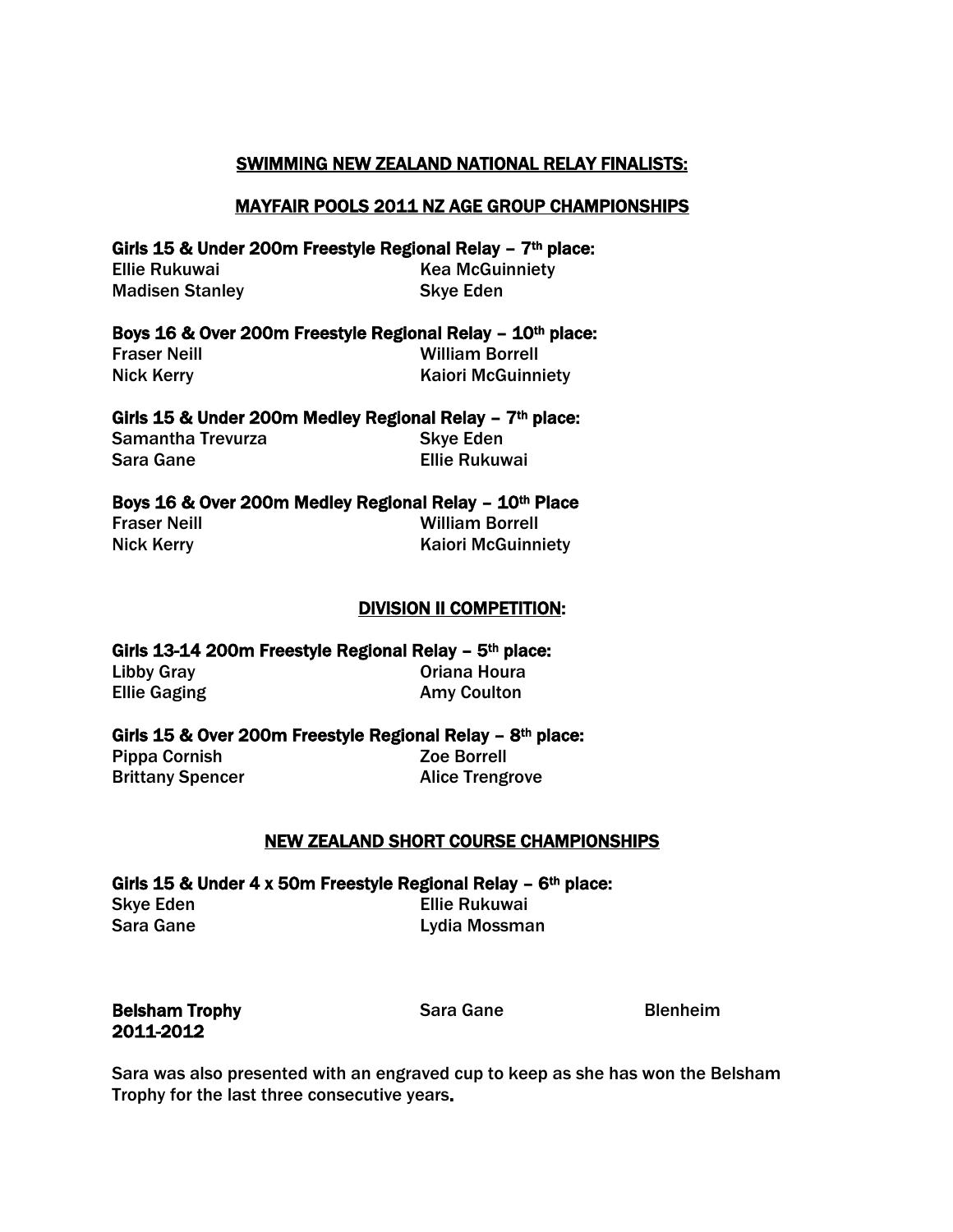#### General Business:

These fees were set at last year's SNZ AGM and Brent had confirmed with SNZ that these were still applicable prior to Jim advising the clubs.

# "That SNM affiliation fees be set at \$78.00 incl. GST for competitive swimmers and \$302.00 incl. GST for clubs".

 Tanya Roberts/Phil McMath **Carried** 

## SWIMMING NELSON MARLBOROUGH COMPETITION Calendar for 2012 – 2013

This was read out to the meeting and is as follows:-

| 29-30 June 2012                  | <b>South Island Secondary Schools (Invercargill)</b>      |
|----------------------------------|-----------------------------------------------------------|
| 14 July 2012                     | <b>Blenheim SC Opening Season Meet</b>                    |
| 04 August 2012                   | <b>Nelson South Winter Meet (ASB)</b>                     |
| 11 August 2012                   | <b>Blenheim SC Ribbon Meet 5-7pm</b>                      |
| <b>18-19 August 2012</b>         | <b>Swimming Nelson Marlborough Winter Meet (Blenheim)</b> |
| 31 August -<br>2 September 2012  | <b>South Island Swimming Championships (Timaru)</b>       |
| 8 September 2012                 | <b>Blenheim SC Meet 5-7pm</b>                             |
| 7-9 September 2012               | <b>NZ Secondary School Championships (Hamilton)</b>       |
| 30 September -<br>4 October 2012 | NZ Age Short Course Championships (Wellington)            |
| 13 October 2012                  | <b>Blenheim SC Ribbon Meet 5-7pm</b>                      |
| 27 October 2012                  | Nelson South Hot 100s (HSS Pool)                          |
| <b>10 November 2012</b>          | <b>Blenheim SC Meet 5-7pm</b>                             |
| 17 November 2012                 | <b>Nelson South Young Guns (HSS Pool)</b>                 |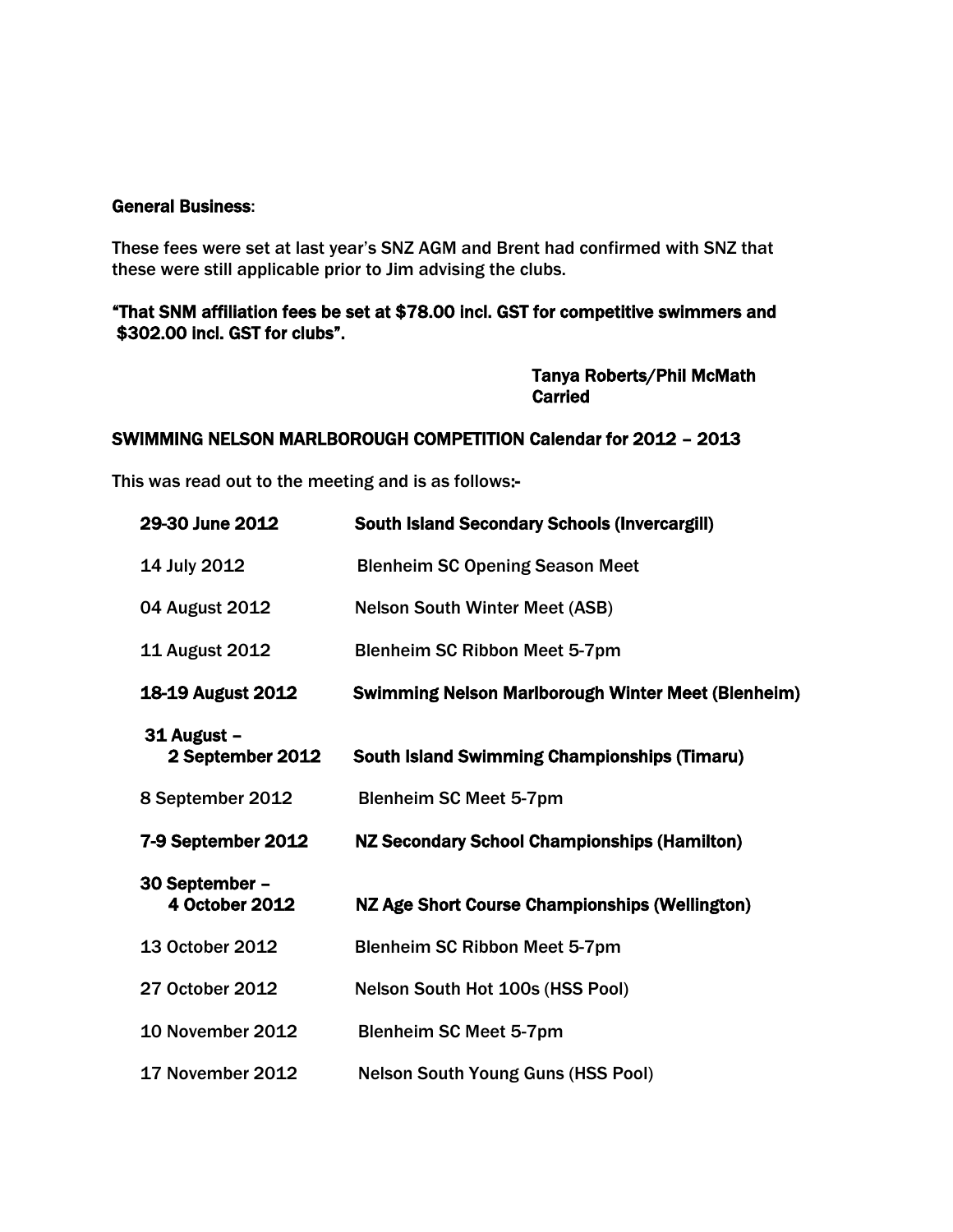| 1 December 2012                  | Nelson Swimming Club - Nayland Long Course Meet                   |
|----------------------------------|-------------------------------------------------------------------|
| 7 & 9 December 2012              | <b>Blenheim SC Club Champs</b>                                    |
| 8 December 2012                  | <b>Motueka SC Ribbon Carnival</b>                                 |
| <b>15 December 2012</b>          | <b>Nelson South Club Champs (HSS Pool)</b>                        |
| <b>12 January 2013</b>           | <b>Swimming Nelson Marlborough Country and To (HSS Pool)</b>      |
| <b>18-21 January 2013</b>        | <b>Wellington Championships LC (Wgtn)</b>                         |
| <b>23 January 2013</b>           | <b>Swimming Nelson Marlborough Time Trial (ASB)</b>               |
| 2 February 2013<br>(Blenheim)    | <b>Swimming Nelson Marlborough Long Distance</b><br><b>Champs</b> |
| 4 February 2013                  | <b>Blenheim SC Ribbon Meet 5-7pm</b>                              |
| 9/10th February 2013<br>Nayland) | <b>Swimming Nelson Marlborough Age Groups (ASB or</b>             |
| 16/17th February 2013            | NZ Junior Championships - Hamilton & Wellington                   |
| 16 February 2013                 | <b>Waimea SC Ribbon Carnival</b>                                  |
| 23-24 February 2013              | <b>South Island Country &amp; Town (Timaru)</b>                   |
| 26 February -<br>2 March 2013    | NZ Age Group Championships - Wellington                           |
| 5/7/9 March 2013                 | <b>Waimea SC Club Champs</b>                                      |
| 16 March 2013                    | <b>Motueka SC Club Champs</b>                                     |
| <b>16 March 2013</b>             | <b>Blenheim SC Meet 5-7pm</b>                                     |
| 17/23 March 2013                 | <b>NZ Open Championships (Auckland)</b>                           |
| 21/24 April 2013                 | <b>NZ Division 2 Competition (Invercargill</b>                    |

# General Business:

Nayland Swimming Club asked the question as to what the impact would be on their club with regard to the new Constitution and its requirement to have a minimum of 50 members.